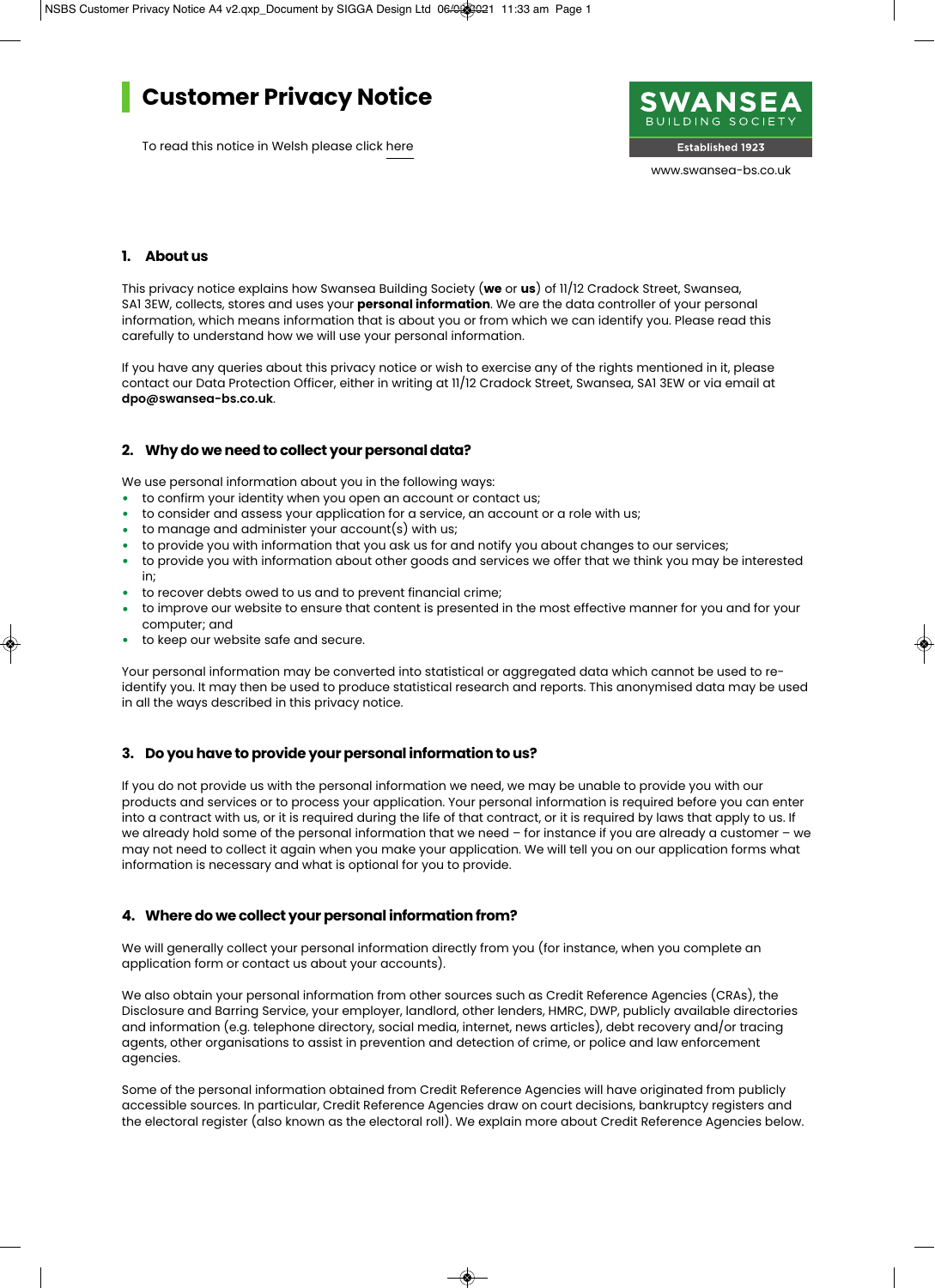#### **If you have been introduced to us by a broker or other intermediary**

Our products and services are available through our own branches as well as through professional and financial advisors and anyone else who acts as a person sitting in between you and us in relation to what we do for you. In this notice we will call these persons **brokers and other intermediaries**.

When a broker or other intermediary processes your personal information on our behalf, this privacy notice will apply and you should contact our Data Protection Officer to exercise your rights under data protection laws. When a broker or other intermediary processes your personal information as a data controller in its own right, its own privacy notice will apply and you should ask them for a copy if you do not have one by the time you are introduced to us.

#### **Joint applicants, guarantors and powers of attorney**

If you make a joint application with your spouse, partner or family member, we will also collect the personal information mentioned above about them. You must show this privacy notice to the other applicant and ensure they understand that you will share it with us for the purposes described here.

If you apply for your mortgage with a guarantor, that person will see this privacy notice when he/she submits his own personal information to us because he/she must necessarily sign the application form.

If there is somebody who has power of attorney over your affairs, that person will see this privacy notice when we make contact with him/her directly.

# **5. What personal information do we collect?**

The personal information we collect about you depends on the products or services you apply for and, if your application is successful, that we provide to you.

We collect the following information in connection with all of our products and services:

- Your title, full name, your contact details, including for instance your email address, home and mobile telephone numbers;
- Your home address, correspondence address (where different from your home address) and address history;
- Your date of birth and/or age, e.g. to make sure that you are eligible to apply for the product and/or that it is suitable for you;
- Your nationality, if this is necessary for us to comply with our legal and regulatory requirements;
- Records of how you have contacted us; and
- Some special categories of personal data such as about your health or if you are a vulnerable customer.

If you apply for a mortgage, we may also collect:

- Your financial details e.g. your salary and details of other income, details of your savings, details of your expenditure, and details of account(s) held with other providers if you pay your mortgage from those account(s);
- Details about all of your existing borrowings and loans;
- Personal information about your credit history which we obtain from Credit Reference Agencies including data which originates from Royal Mail (UK postal addresses), local authorities (electoral roll), the insolvency service, Companies' House, other lenders and providers of credit (who supply data to the CRAs), court judgments decrees and administration orders made publicly available through statutory public registers (see the section on 'Credit Reference Agencies' below);
- Information about your employment status including whether you are employed, retired or receive benefits;
- Information about your occupier status, such as whether you are a tenant, live with parents or are an owner occupier of the property in which you live at the time of your application;
- Information which is relevant for your residency and/or citizenship status, such as your nationality, your length of residency in the UK and/or whether you have the permanent right to reside in UK;
- Your marital status, family, lifestyle or social circumstances if relevant to the mortgage product (e.g. the number of dependents you have or if you are a widow or widower); and
- Where relevant, information about any guarantor which you provide in any application.

If you apply for a savings product, we may also collect:

- Your financial details e.g. your salary and details of other income, details of your other savings, and details of account(s) held with other providers if you pay into your savings product from those other account(s);
- Where a person other than the savings account holder makes a withdrawal from the account, information about that person and the transaction; and
- Information about your tax position.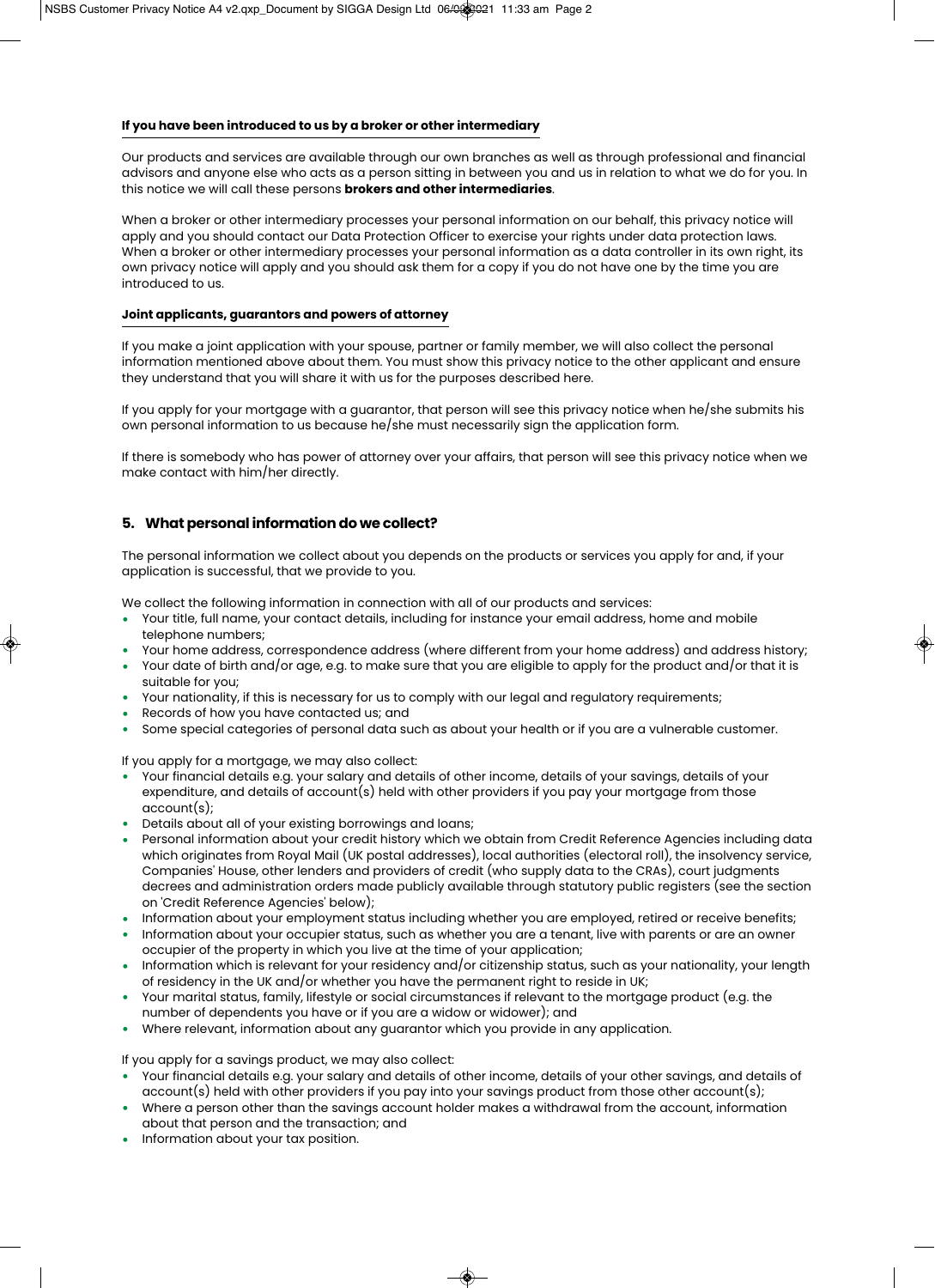We may obtain personal data from third parties in order to trace individuals

We may also monitor your use of our website, including the collection of location and traffic data.

# **6. Keeping in contact with you**

We may use your home address, phone numbers and email address to provide you with important information about your accounts. We will never ask you to reveal your password or personal information by email.

In addition, we may use your contact details to contact you to provide you with marketing information about our other products and services which may be of interest to you. Currently, we only do this by post. You will have the opportunity to opt out of receiving such marketing information when you first provide your details to us, and you can change your mind at any time by contacting our Data Protection Officer.

# **7. What are our legal grounds for collecting and using your personal data?**

Data protection laws require us to explain our legal grounds for processing your personal information. We use the term **processing** to describe everything we do with your personal information from its collection, right through to its destruction or deletion. This includes sharing your data with other organisations.

The legal grounds that are relevant to us are:

- Processing which is necessary **to perform our contract with you or for taking steps prior to entering into it (during the application stage)**. We use this grounds for:
	- a) administering and managing your accounts, updating your records, tracing your whereabouts and doing this for recovering debt in the case of a mortgage product;
	- b) sharing your personal information with other payment services providers such as when you ask us to share information about your account with them;
	- c) managing your mortgage or savings account including enquiries, applications, administration and management of accounts, illustrations, requests for transfers of equity, and setting up/changing/removing guarantors in the case of a mortgage account; and
	- d) assessing applications for employment with us.
- Processing which is necessary **to comply with our legal obligations** as a regulated building society. We use this grounds for:
	- a) compliance with laws that apply to us;
	- b) establishment, defence and enforcement of our legal rights;
	- c) activities relating to the prevention, detection and investigation of crime;
	- d) assessing applications for employment with us;
	- e) to carry out identity checks, anti-money laundering checks pre-application, at the application stage, and periodically after that.
	- f) to carry out monitoring and to keep records (see below);
	- g) to deal with requests from you to exercise your rights under data protection laws;
	- h) to process information about a crime or offence and proceedings related to that (in practice this will be relevant if we know or suspect fraud); and
	- i) when we share your personal information with these other people or organisations:
		- Your guarantor (if you have one);
			- Joint account holders, trustees and beneficiaries, and the person with power of attorney over your affairs;
			- Other payment services providers such as when you ask us to share information about your account with them;
			- Other account holders or individuals when we have to provide your information to them because some money paid to you by them should not be in your account;
			- Law enforcement agencies and governmental and regulatory bodies such as HMRC, the Financial Conduct Authority, the Prudential Regulation Authority, the Ombudsman, the Information Commissioner's Office and under the Financial Services Compensation Scheme (depending on the circumstances of the sharing); and
			- Courts and to other organisations where that is necessary for the administration of justice, to protect vital interests and to protect the security or integrity of our business operations.
- Processing which is necessary **for our own legitimate interests** or those of other organisations (who we have listed at point (j), below), where these interests are not outweighed by any prejudice to your rights and freedoms. We use this grounds for:
	- a) administering and managing your accounts, updating your records, tracing your whereabouts and doing this for recovering debt in the case of a mortgage product;
	- b) to test the performance of our products, services and internal processes;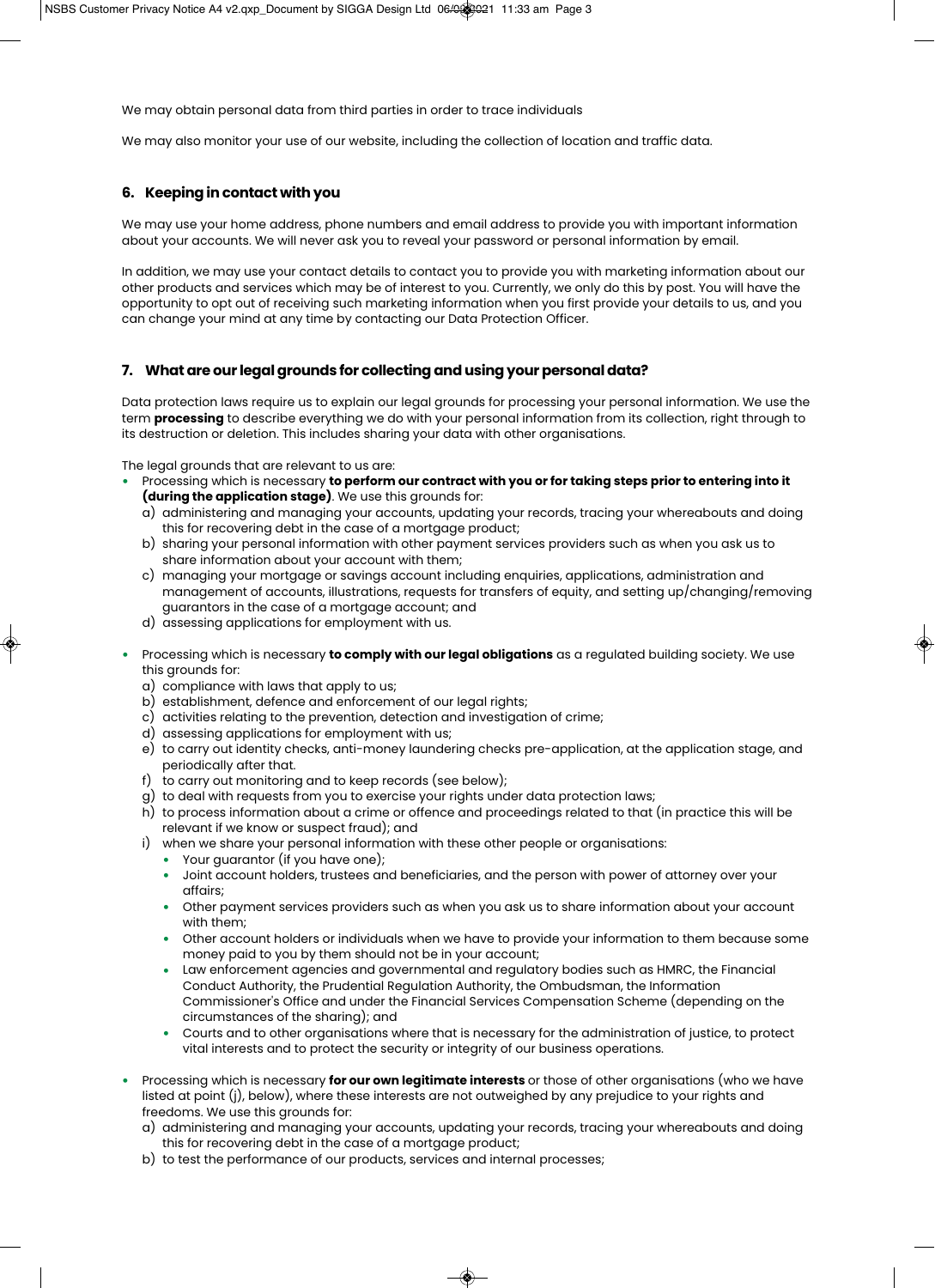- c) to adhere to guidance and best practice under the regimes of governmental and regulatory bodies such as HMRC, the Financial Conduct Authority, the Prudential Regulation Authority, the Ombudsman, the Information Commissioner's Office and under the Financial Services Compensation Scheme;
- d) for management and audit of our business operations including accounting;
- e) to carry out searches at Credit Reference Agencies pre-application, at the application stage, and periodically after that;
- f) to carry out monitoring and to keep records (see below);
- g) to administer our good governance requirements such as internal reporting and compliance obligations or administration required for AGM processes; for example ascertaining eligibility to vote and provide voting information.
- h) for market research and analysis and developing statistics;
- i) for direct marketing communications; and
- j) when we share your personal information with these other people or organisations:
	- Your guarantor (if you have one);
	- Joint account holders, trustees and beneficiaries and any person with power of attorney over your affairs (in each case only if relevant to you);
	- Other payment services providers such as when you ask us to share information about your account with them;
	- Other account holders or individuals when we have to provide your information to them because some money paid to you by them should not be in your account;
	- The broker or other intermediary who introduced you to us;
	- Our legal and other professional advisers, auditors and actuaries;
	- Financial institutions and trade associations;
	- Other organisations and businesses who provide services to us such as debt recovery agencies, back up and server hosting providers, IT software and maintenance providers, document storage providers and suppliers of other back office functions;
	- Buyers and their professional representatives as part of any restructuring or sale of our business or assets;
	- Credit Reference Agencies (see below where we explain more about this); and
	- Market research organisations who help us to develop and improve our products and services.
- Processing with your **consent**. We use this grounds for:
	- a) when you request that we share your personal information with someone else and consent to that; and
	- b) some of our processing of special categories of personal information such as about your health or if you are a vulnerable customer (and it will be explained to you when we ask for that explicit consent what purposes, sharing and use it is for).
- Processing which is for a **substantial public interest** under laws that apply to us where this helps us to meet our broader social obligations. We use this grounds for:
	- a) processing of special categories of personal information such as about your health or if you are a vulnerable customer. You can obtain a leaflet about vulnerable customers if you contact our Data Protection Officer using the details above;
	- b) processing that we need to do to fulfil our legal obligations and regulatory requirements; and
	- c) when we share your personal information with other people and organisations if they need to know that you are a vulnerable customer and your relatives, social services, your carer, the person who has power of attorney over your affairs.

# **8. How and when can you withdraw your consent?**

As we explain above, much of what we do with your personal information is not based on your consent. Instead, it is based on other legal grounds. For processing that is based on your consent, you have the right to withdraw your consent at any time. You can do this by contacting us using the details above.

The consequence of withdrawing your consent might be that we cannot send you some marketing communications or that we cannot take into account special categories of personal data such as about your health or if you are a vulnerable customer (but these outcomes will be relevant only in cases where we rely on explicit consent for this).

# **9. Who do we share your personal information with?**

Depending on the circumstances, we may share your personal information with:

- our guarantor (if you have one);
- Joint account holders, trustees and beneficiaries and any person with power of attorney over your affairs (in each case only if relevant to you);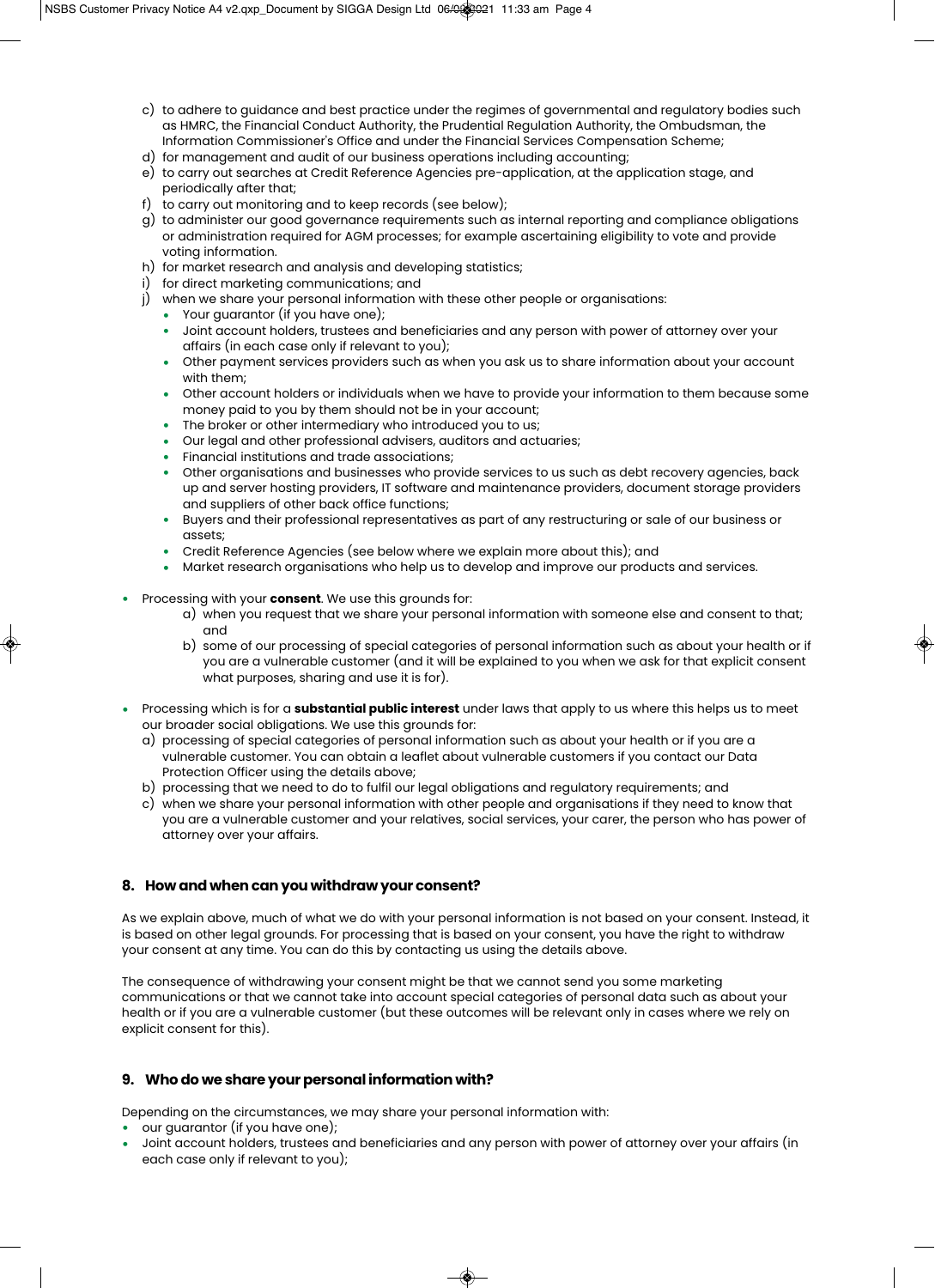- Other payment services providers such as when you ask us to share information about your account with them;
- Other account holders or individuals when we have to provide your information to them because some money paid to you by them should not be in your account;
- The broker or other intermediary who introduced you to us;
- Our legal and other professional advisers, auditors and actuaries;
- Financial institutions and trade associations;
- Other organisations and businesses who provide services to us such as debt recovery agencies, back up and server hosting providers, IT software and maintenance providers, document storage providers and suppliers of other back office functions;
- Buyers and their professional representatives as part of any restructuring or sale of our business or assets;
- Credit Reference Agencies and the Disclosure and Barring Service;
- Market research organisations who help us to develop and improve our products and services;
- Law enforcement agencies and governmental and regulatory bodies such as HMRC, the Financial Conduct Authority, the Prudential Regulation Authority, the Ombudsman, the Information Commissioner's Office and under the Financial Services Compensation Scheme (depending on the circumstances of the sharing); and
- Courts and to other organisations where that is necessary for the administration of justice, to protect vital interests and to protect the security or integrity of our business operations.
- We may share personal data with third parties for the purpose of tracing and verifying data.

# **10. Is your personal information transferred outside the European Economic Area?**

We are based in the UK and your personal information is stored within the European Economic Area (**EEA**). We do not transfer your personal information outside the EEA other than in exceptional circumstances, where a problem is identified with your account that we cannot fix ourselves. We use a service provider based in the EEA to administer customer account records and, where such a problem arises, your personal information may be accessed by a subsidiary company of our service provider, which is based in India and provides IT support services. We have put in place measures to ensure that your personal information is protected if it is required to be accessed from outside the EEA. For more information about these measures, please contact our Data Protection Officer.

# **11. Credit reference agencies**

In order to process your application, we will perform identity checks on you with one or more credit reference agencies (**CRAs**). We may also carry out further periodic searches at CRA's to allow us to manage your account with us.

To do this, we will supply your personal information to CRAs. This will include your name, date of birth and residential address. It may also include additional information such as your salary, previous residential addresses and other information you provide as part of your credit application.

The CRAs will match this information to the records they hold about you, and provide in return, both public information (including the electoral register) and shared credit information in relation to your financial situation and financial history.

CRAs will supply to us public information (including the electoral register) and shared credit, financial situation and financial history information and fraud prevention information.

We will use this information to:

- Assess your creditworthiness and whether you can afford to take the product;
- Verify the accuracy of the data you have provided to us;
- Prevent criminal activity, e.g fraud and money laundering;
- Manage your account(s);
- Trace and recover any debts; and
- Ensure any offers provided to you are appropriate to your circumstances.

We will continue to exchange information about you with CRA's while you have a relationship with us. We will also inform the CRA's about your settled accounts. If you borrow and do not repay in full or on time, CRA's will record the outstanding debt. This information may be supplied to other organisations by CRA's.

When CRA's receive a search from us they will place a search footprint on your credit file that may be seen by other lenders.

If you are making a joint application, or tell us that you have a spouse or financial associate, we will link your records together, so you should make sure you discuss this with them, and share with them this information,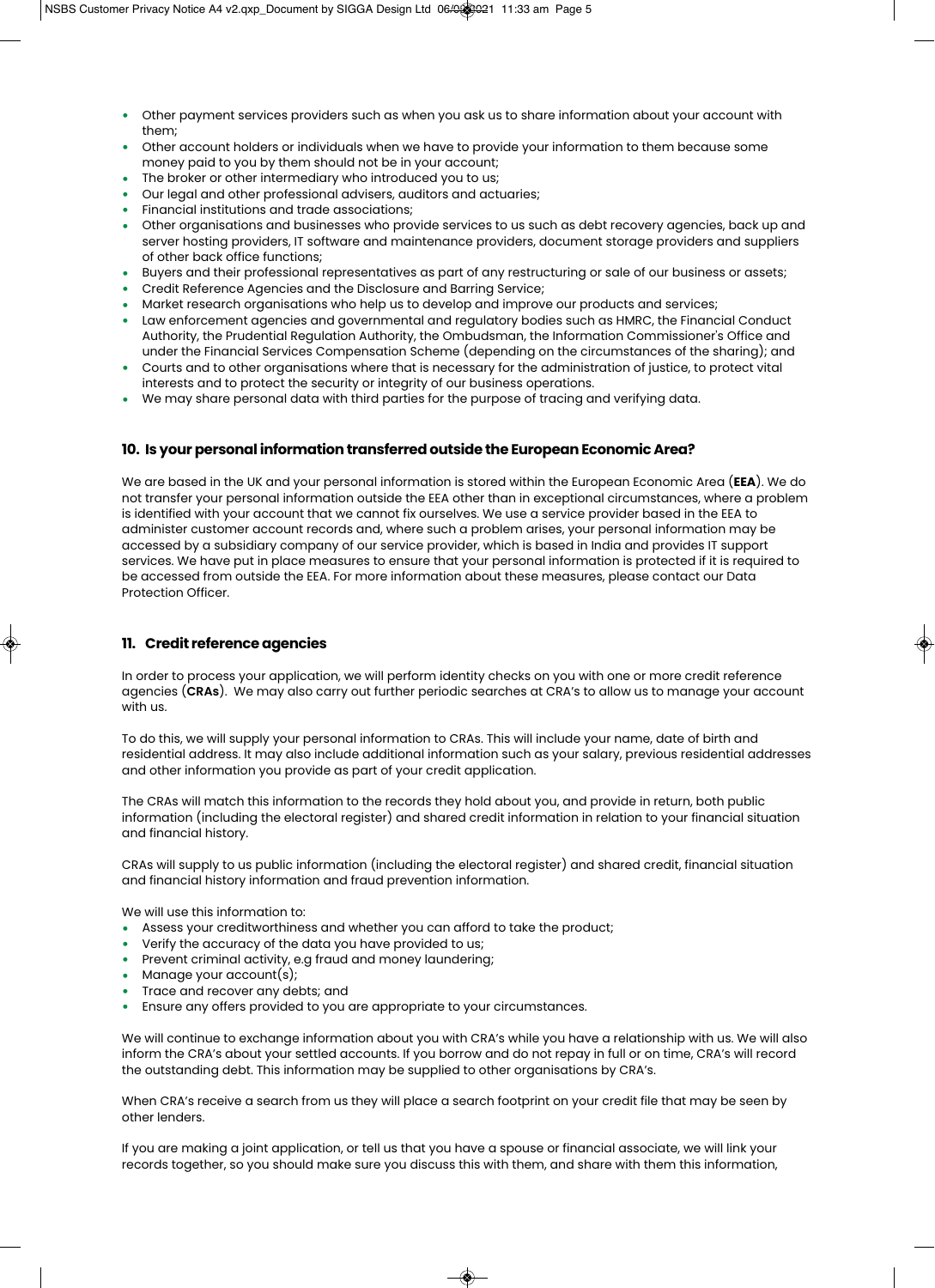before lodging the application. CRAs will also link your records together and these links will remain on your and their files until such time as you or your partner successfully files for a disassociation with the CRAs to break that link.

The identities of the CRAs, their role as fraud prevention agencies, the data they hold, the ways in which they use and share personal information, data retention periods and your data protection rights with the CRAs are explained in more detail at **https://www.equifax.co.uk/crain**.

# **12. What should you do if your personal information changes?**

You should tell us without delay so that we can update our records. The contact details for this purpose are: **dpo@swansea-bs.co.uk**. If you were introduced to us by a broker or other intermediary, you should contact them separately. In some cases where you exercise rights against us under data protection laws (see below) we may need to inform the broker or other intermediary but this will not always be the case.

# **13. Do we do any monitoring involving processing of your personal information?**

In this section monitoring means any listening to, recording of, viewing of, intercepting of, or taking and keeping records (as the case may be) of calls, email, text messages, social media messages, in person face to face meetings and other communications.

We may monitor where permitted by law and we will do this where the law requires it. In particular, where we are required by the Financial Conduct Authority's regulatory regime to record certain telephone lines or in person meetings (as relevant) we will do so.

Some of our monitoring may be to comply with regulatory rules, self-regulatory practices or procedures relevant to our business, to prevent or detect crime, in the interests of protecting the security of our communications systems and procedures, to have a record of what we have discussed with you and actions agreed with you, to protect you and to provide security for you (such as in relation to fraud risks on your account) and for quality control and staff training purposes.

We may conduct short term carefully controlled monitoring of your activities on your mortgage or savings account where this is necessary for our legitimate interests or to comply with our legal obligations, such as where we suspect fraud, money laundering or other crimes.

Telephone calls and/or in person meetings between us and you in connection with your application and the mortgage or savings product may be recorded to make sure that we have a record of what has been discussed and what your instructions are. We may also record these types of calls for the quality control and staff training purposes.

#### **14. For how long is your personal information retained by us?**

We will generally hold your information for the whole time that you have an account with us, and for a period of six years after your account is closed. In some circumstances we may keep your information for longer than this, for instance where we are required by law to do so, or where we need to retain your information to defend or exercise our legal rights. We may also retain transactional history for statistical research and reporting reasons.

Where the personal information is not related to an account (for instance if you have enquired about our services but have not opened an account) we will generally only keep your information for the time it takes to deal with your enquiry and for a period of 12 months.

If you would like further information about our data retention practices, contact our Data Protection Officer.

# **15. Your rights**

Under data protection laws, you have the rights listed below. If you wish to exercise any of these rights, please contact our Data Protection Officer. We will aim to respond within one month. There is no fee for making a request. Please note that not all of these rights will apply to all of your personal information.

- **The right to be informed** we have to be transparent with you about the processing that we do with your personal information. This is why we have a privacy notice.
- The right to ask us to **correct your personal information if it is inaccurate** and to have **incomplete personal information completed**. If we have disclosed the personal information in question to other organisations, we must inform them of the correction where possible.
- The right **to object to our processing** of your personal information where it is based on our legitimate interests,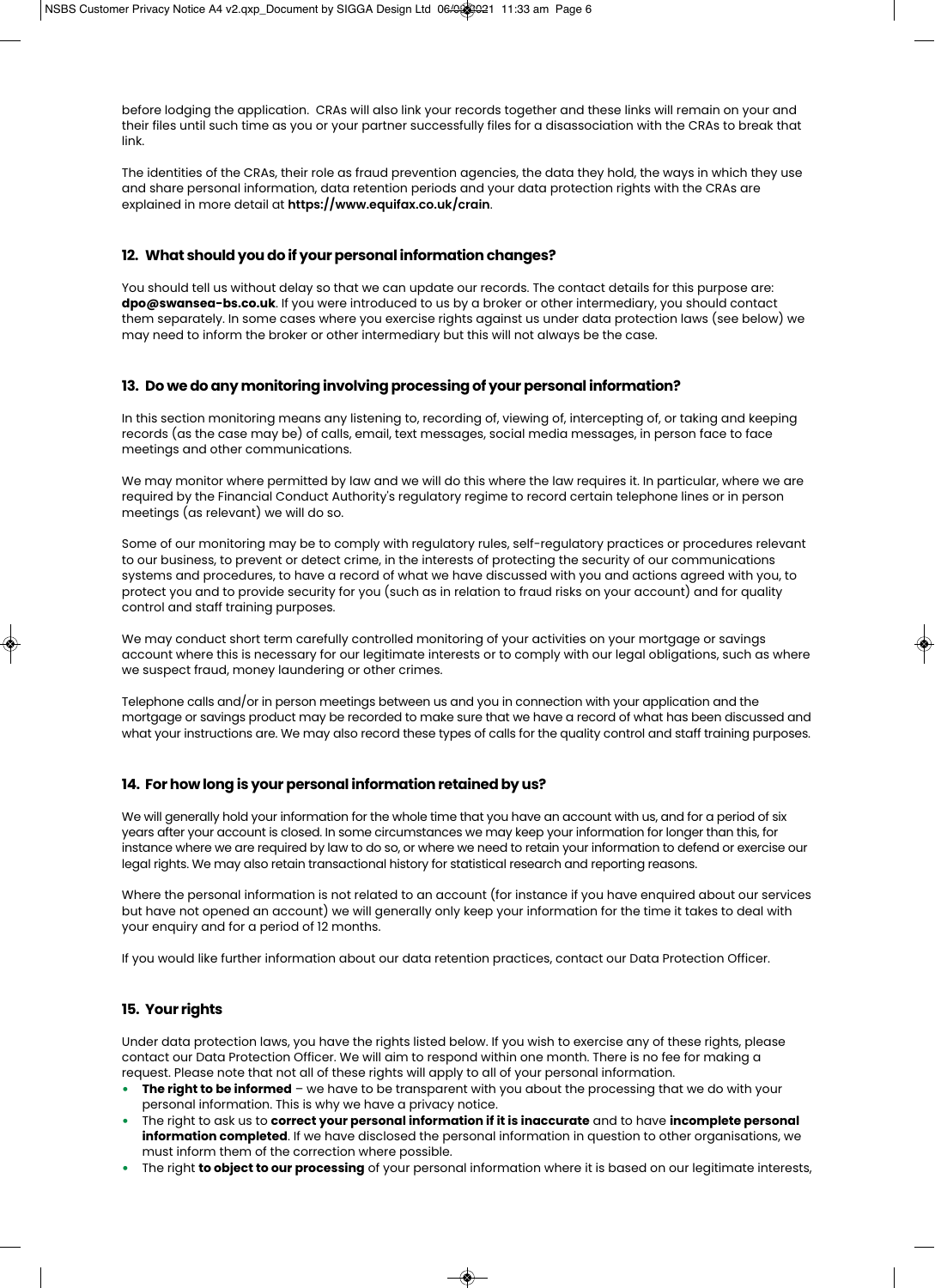where it is processed for direct marketing or where it is processed for the purposes of statistics. Your right to object may be relevant if you wish to find out more about what legitimate interests we rely on (they are listed in our privacy notice).

- The right **to restrict processing** of your personal information in certain circumstances.
- The right to ask us to **have your personal information erased**. This right is not absolute it applies only in particular circumstances and, where it does not apply, we will tell you. We will not be able to comply if we are required to keep your personal information in order to comply with a legal obligation or to exercise or defend legal claims.
- The right to **request access to the personal information held about you**. This is often described as a Subject Access Request.
- The right to ask for your personal information in a reusable format (known as the **right to data portability**). This right only applies where personal information is being processed based on your consent or for performance of a contract and is carried out by automated means. This is separate to a Subject Access Request.

If you wish to exercise any of these rights against the Credit Reference Agencies or a broker or other intermediary, you will need to contact them separately.

If you are unhappy with the way that we are handling your personal information, please contact our Data Protection Officer in the first instance and we will try to resolve your complaint. However, you do also have the right to complain to the Information Commissioner's Office, which is the regulator for data protection laws: **https://ico.org.uk/**